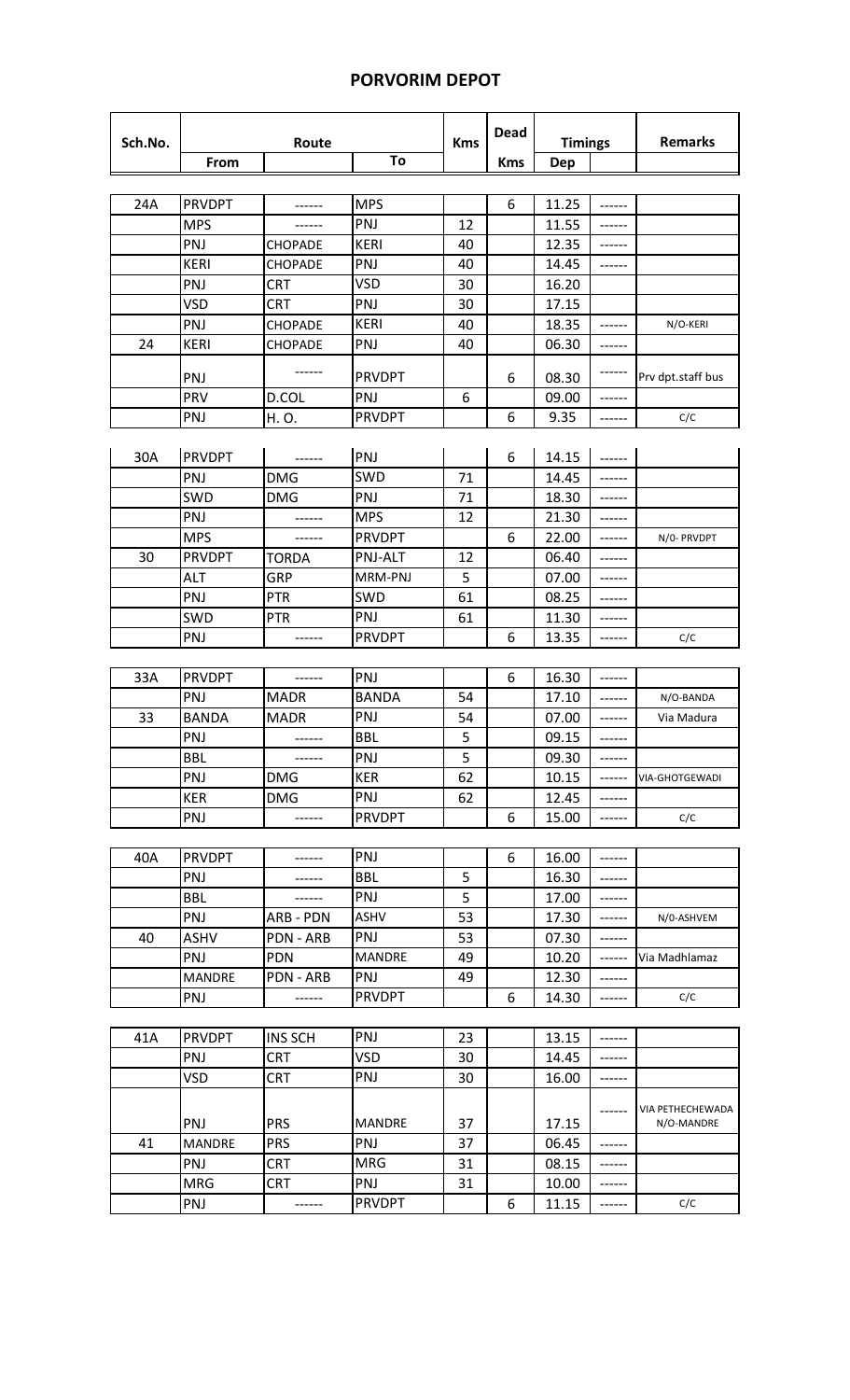| 42A | <b>PRVDPT</b>              | ------                   | PNJ                        |          | 6 | 15.15          | ------           |                        |
|-----|----------------------------|--------------------------|----------------------------|----------|---|----------------|------------------|------------------------|
|     | PNJ                        | <b>MPS</b>               | <b>MANDRE</b>              | 32       |   | 16.00          | ------           | Via Sawntwada          |
|     | <b>MANDRE</b>              | <b>MPS</b>               | PNJ                        | 32       |   | 17.15          | ------           |                        |
|     | <b>MPS</b>                 |                          | <b>MADKAI</b>              | 22       |   | 19.10          | ------           | N/O-MADKAI             |
| 42  | <b>MADKAI</b>              |                          | <b>MPS</b>                 | 22       |   | 07.00          | ------           |                        |
|     | <b>MPS</b>                 | <b>ARB</b>               | <b>KORGAO</b>              | 28       |   | 08.05          | ------           |                        |
|     | <b>KORGAO</b>              | <b>PDN</b>               | PNJ                        | 40       |   | 09.05          | ------           |                        |
|     | PNJ                        | ------                   | <b>MPS</b>                 | 12       |   | 10.50          | ------           |                        |
|     | <b>MPS</b>                 | ------                   | PNJ                        | 12       |   | 11.30          | ------           |                        |
|     |                            |                          |                            |          |   |                |                  | VIA-SPNAGARDEN-        |
|     | PNJ                        | <b>INS</b>               | <b>PRVDPT</b>              | 18       |   | 13.15          | ------           | (School Trip) C/C      |
|     |                            |                          |                            |          |   |                |                  |                        |
| 43A | <b>PRVDPT</b>              | ------                   | PNJ                        |          | 6 | 11.30          | ------           |                        |
|     | <b>PNJ</b>                 | MRC - SKL                | <b>MHADEI</b>              | 46       |   | 12.00          | 13.00            | VIA-ADVOI              |
|     | <b>MHADAI</b>              | <b>SKL - MRC</b>         | PNJ                        | 46       |   | 14.30          | ------           | VIA-ADVOI              |
|     |                            |                          |                            |          |   |                |                  | <b>BY PASS</b><br>Via  |
|     | PNJ - MKT                  | <b>BCH - VLP</b>         | <b>SATRE</b>               | 75       |   | 17.35          | 17.50            | NANODA N/0<br>NANODA   |
|     | SATRE -                    |                          |                            |          |   |                |                  |                        |
| 43  | <b>NANODA</b>              | <b>VLP - MPS</b>         | MKT-PNJ                    | 81       |   | 06.30          | 07.40            | Via Maloli -<br>D'wada |
|     | PNJ                        |                          | <b>MPS</b>                 | 12       |   | 09.40          |                  |                        |
|     | <b>MPS</b>                 |                          | <b>PRVDPT</b>              |          | 6 | 10.05          | ------           | C/C                    |
|     |                            |                          |                            |          |   |                |                  |                        |
| 44A | <b>PRVDPT</b>              | ------                   | PNJ                        |          | 6 | 12.30          | ------           |                        |
|     |                            |                          | SAL                        |          |   |                |                  |                        |
|     | PNJ                        | <b>DMG</b>               |                            | 40       |   | 13.00          | ------           | VIA-WADAWAL            |
|     | SAL                        | <b>DMG</b>               | PNJ                        | 40       |   | 15.00          | ------           |                        |
|     | <b>PNJ</b>                 | <b>CRT</b>               | <b>VERNA IND</b>           | 22       |   | 16.40          | ------           |                        |
|     | <b>VERNA IND</b>           | <b>CRT</b>               | PNJ                        | 22       |   | 17.30          | ------           |                        |
|     | PNJ                        | <b>DMG</b>               | SAL                        | 40       |   | 19.20          | ------           | N/O-SAL                |
| 44  | SAL                        | <b>DMG</b>               | PNJ                        | 40       |   | 07.30          | ------           |                        |
|     | PNJ                        | <b>CRT</b>               | <b>VSD</b>                 | 30       |   | 09.50          | ------           |                        |
|     | VSD                        | <b>CRT</b>               | PNJ                        | 30       |   | 11.00          | ------           |                        |
|     | PNJ                        | ------                   | <b>PRVDPT</b>              |          | 6 | 12.00          | ------           | C/C                    |
|     |                            |                          |                            |          |   |                |                  |                        |
| 45A | <b>PRVDPT</b>              | ------                   | <b>MPS</b>                 |          | 6 | 15.45          | ------           | Via CAMURLI            |
|     | <b>MPS</b>                 | ------                   | Khairat                    | 13       |   | 16.20          | ------           | Via CAMURLI            |
|     | Khairat                    | ------                   | <b>MPS</b>                 | 13       |   | 17.10          | ------           | Via CAMURLI            |
|     | <b>MPS</b>                 | ------                   | Khairat                    | 13       |   | 18.10          | ------           | Via CAMURLI            |
|     | Khairat                    | ------                   | <b>MPS</b>                 | 13       |   | 18.50          | ------           | Via CAMURLI            |
|     | <b>MPS</b>                 |                          | Khairat                    | 13       |   | 19.45          | ------           | N/O-CAMURLI<br>Khairat |
| 45  | Khairat                    | ------                   | <b>MPS</b>                 | 13       |   | 07.00          | ------           | Via CAMURLI            |
|     |                            |                          |                            |          |   |                |                  | People's H. S.         |
|     | <b>MPS</b>                 | Gothnicha wal            | Khairat                    | 15       |   | 07.40          | ------           | School Trip            |
|     | Khairat                    | <b>MPS</b>               | PNJ                        | 25       |   | 08.25          | ------           | Via CAMURLI            |
|     | PNJ                        | ------                   | <b>MPS</b>                 | 12       |   | 09.50          | ------           | Via CAMURLI            |
|     | <b>MPS</b>                 |                          | Khairat                    | 13       |   | 11.30          | ------           | Via CAMURLI            |
|     | Khairat                    |                          | <b>MPS</b>                 | 13       |   | 12.10          | ------           | Via CAMURLI            |
|     | <b>MPS</b>                 | ------                   | Khairat                    | 13       |   | 12.50          | ------           | Via CAMURLI            |
|     | Khairat                    | Gothnicha wal MPS        |                            | 15       |   | 13.30          | 14.00            | Via CAMURLI            |
|     | <b>MPS</b>                 | ------                   | <b>PRVDPT</b>              |          | 6 | 14.25          | ------           | C/C                    |
|     |                            |                          |                            |          |   |                |                  |                        |
| 46A | <b>PRVDPT</b>              | ------                   | <b>MPS</b>                 |          | 6 | 15.00          | ------           |                        |
|     | <b>MPS</b>                 | <b>ALD</b>               | <b>AMADI</b>               | 13       |   | 15.30          | ------           |                        |
|     | <b>AMADI</b>               | <b>ALD</b>               | <b>MPS</b>                 | 13       |   | 16.35          | ------           |                        |
|     | <b>MPS</b>                 | ALD                      | AMADI                      | 13       |   | 17.30          | ------           |                        |
|     | <b>AMADI</b>               | ALD                      | <b>MPS</b>                 | 13       |   | 18.10          | ------           |                        |
|     | <b>MPS</b>                 | ------                   | <b>CALVI</b>               | 12       |   | 19.30          | ------           | N/O-CALVIM             |
| 46  | <b>CALVI</b>               | ------                   | <b>MPS</b>                 | 12       |   | 06.25          | ------           |                        |
|     | <b>MPS</b>                 | <b>ALD</b>               | <b>AMADI</b>               | 13       |   | 07.00          | ------           |                        |
|     |                            |                          |                            |          |   |                |                  |                        |
|     |                            |                          |                            |          |   |                |                  |                        |
|     | <b>AMADI</b>               | ALD                      | <b>MPS</b>                 | 13       |   | 07.30          | ------           |                        |
|     | <b>MPS</b><br><b>AMADI</b> | <b>ALD</b><br><b>ALD</b> | <b>AMADI</b><br><b>MPS</b> | 13<br>13 |   | 08.30<br>09.00 | ------<br>------ |                        |

MPS ALD AMADI 13 10.30 ------<br>AMADI ALD MPS 13 11.35 ------AMADI ALD MPS 13 11.35 ------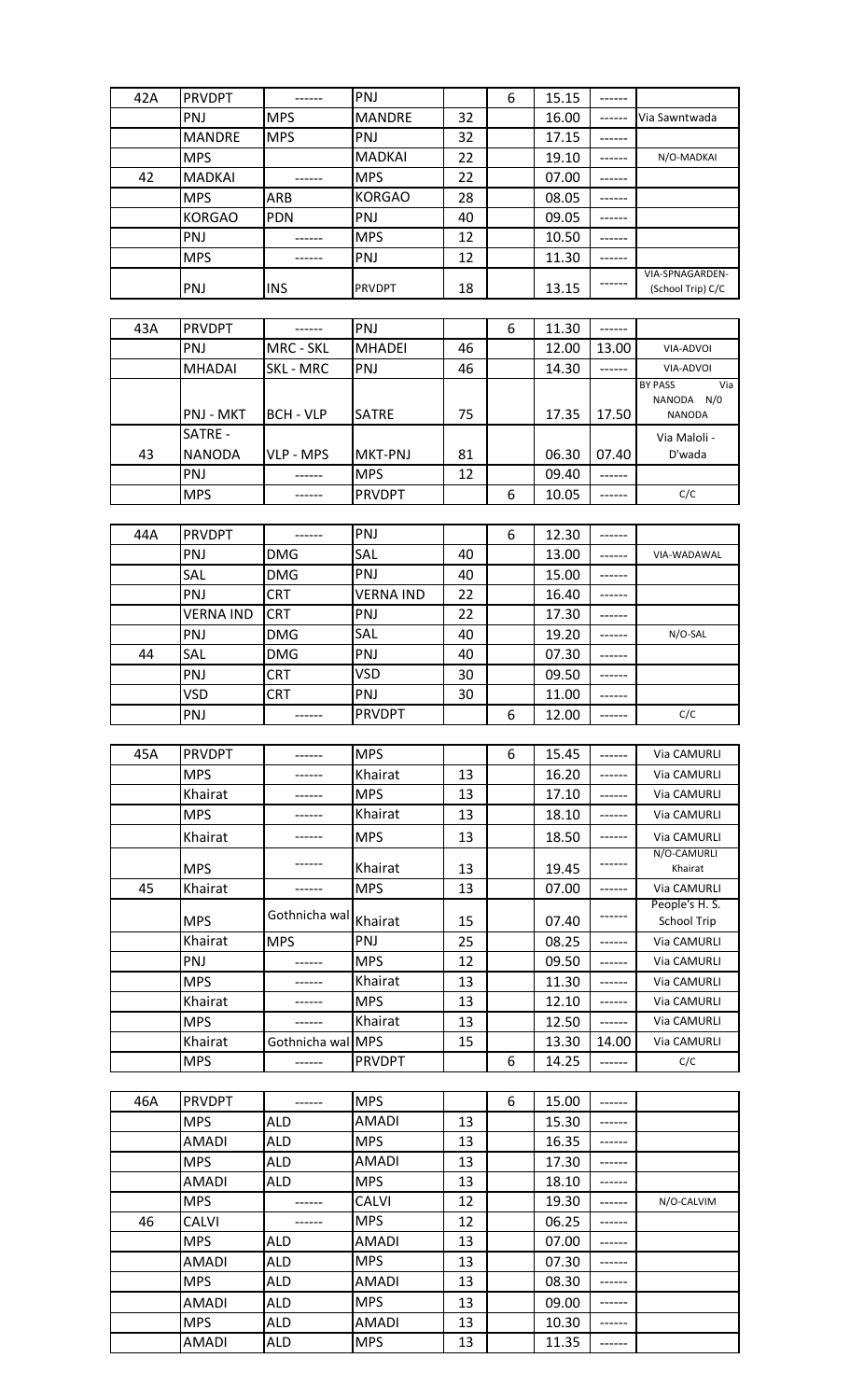| <b>MPS</b> | <b>ALD</b>           | AMADI         | 12<br>د⊥  | $\overline{\phantom{0}}$<br>$\Delta$<br>12.IU | ------ |                                              |
|------------|----------------------|---------------|-----------|-----------------------------------------------|--------|----------------------------------------------|
| AMADI      | <b>ALD</b>           | <b>MPS</b>    | 12<br>ن ک | 12.45                                         | ------ |                                              |
| <b>MPS</b> | <b>SUICCR</b><br>www | <b>PRVDPT</b> | 15<br>نبد | -<br>∍<br>л<br><b></b>                        | ------ | $\overline{\phantom{0}}$<br>$\sim$<br>ັ<br>ั |

| 47A | <b>PRVDPT</b> |            | PNJ           |    | 6 | 17.45 |        |           |
|-----|---------------|------------|---------------|----|---|-------|--------|-----------|
|     | <b>MPS</b>    |            | <b>BADEM</b>  | 9  |   | 18.15 |        |           |
|     | <b>BADEM</b>  | <b>MPS</b> | <b>PNJ</b>    | 21 |   | 18.40 |        |           |
|     | PNJ           | <b>MPS</b> | <b>BADEM</b>  | 21 |   | 19.55 | 20.25  | N/O-BADEM |
| 47  | <b>BADEM</b>  |            | <b>MPS</b>    | 9  |   | 07.00 | ----   |           |
|     | <b>MPS</b>    |            | <b>BADEM</b>  | 9  |   | 07.35 |        |           |
|     | <b>BADEM</b>  | <b>MPS</b> | <b>PNJ</b>    | 21 |   | 08.25 |        |           |
|     | PNJ           | <b>MPS</b> | <b>BADEM</b>  | 21 |   | 11.10 | 11.55  |           |
|     | <b>BADEM</b>  |            | <b>MPS</b>    | 9  |   | 12.30 |        |           |
|     | <b>MPS</b>    |            | <b>BADEM</b>  | 9  |   | 13.10 |        |           |
|     | <b>BADEM</b>  | <b>MPS</b> | <b>PNJ</b>    | 21 |   | 14.30 | ------ |           |
|     | PNJ           |            | <b>PRVDPT</b> |    | 6 | 15.20 | -----  | C/C       |

| 48A | <b>PRVDPT</b> |                        | <b>PNJ</b>     |    | 6 | 11.10 | ------ |                       |
|-----|---------------|------------------------|----------------|----|---|-------|--------|-----------------------|
|     | PNJ           | <b>PND</b>             | <b>CURCH</b>   | 54 |   | 11.40 | 12.45  |                       |
|     | <b>CURCH</b>  | PND                    | <b>PNJ</b>     | 54 |   | 14.30 | 15.30  |                       |
|     |               |                        |                |    |   |       |        | <b>NO TRIP FROM</b>   |
|     |               |                        |                |    |   |       |        | <b>SECRETARIAT ON</b> |
|     | <b>PNJ</b>    | <b>SECPRV</b>          | <b>PNJ</b>     | 6  |   | 17.45 |        | SAT, SUN & PH         |
|     | <b>PNJ</b>    | <b>PND - CURCH KLY</b> |                | 65 |   | 17.55 |        | N/O-KALEY             |
| 48  | <b>KLY</b>    | CURCH - PND PNJ        |                | 65 |   | 07.00 | 07.50  |                       |
|     | PNJ           |                        | <b>IPRVDPT</b> |    | 6 | 10.05 |        | C/C                   |

| 49A | <b>PRVDPT</b> | ------           | <b>PNJ</b>      |    | 6 | 10.30 |                     |
|-----|---------------|------------------|-----------------|----|---|-------|---------------------|
|     | PNJ           | MPS - VLP        | <b>KARANZOL</b> | 72 |   | 11.00 |                     |
|     | KARANZOL      | VLP - MPS        | <b>IPNJ</b>     | 72 |   | 15.00 |                     |
|     | <b>PNJ</b>    | <b>BCH - VLP</b> | <b>SIGNE</b>    | 65 |   | 17.50 | BY PASS - N/O-SIGNE |
| 49  | <b>SIGNE</b>  | VLP - BCH        | <b>PNJ</b>      | 65 |   | 06.50 | <b>BY PASS</b>      |
|     | PNJ           |                  | <b>PRVDPT</b>   |    | 6 | 09.50 | C/C                 |

| 50A | <b>PRVDPT</b>    |            | PNJ              |    | 6 | 12.40 | ------ |                                          |
|-----|------------------|------------|------------------|----|---|-------|--------|------------------------------------------|
|     | <b>PNJ</b>       | <b>MPS</b> | <b>PORASKADE</b> | 42 |   | 13.10 | 13.45  | VIA-PALYE -<br>VARKHAND                  |
|     |                  |            |                  |    |   |       |        |                                          |
|     | VARKHAND         | <b>MPS</b> | <b>PNJ</b>       | 42 |   | 15.05 |        | VIA-VKND - PALYE                         |
|     | <b>PNJ</b>       |            | <b>MPS</b>       | 12 |   | 16.20 |        |                                          |
|     | <b>MPS</b>       |            | PNJ              | 12 |   | 16.50 | ------ |                                          |
|     |                  |            |                  |    |   |       |        | VIA-PALYE-Khajne -<br>VARKHAND<br>$N/O-$ |
|     | <b>PNJ</b>       | <b>MPS</b> | PORASKADE        | 42 |   | 17.35 | 18.05  | PORASKADE                                |
| 50  | <b>PORASKADE</b> | <b>MPS</b> | PNJ              | 42 |   | 6.45  |        | VIA-VARKHAND-<br>Bhatpauni- Khajne       |
|     | PNJ              | <b>MRC</b> | <b>SKL</b>       | 28 |   | 08.15 | ------ | <b>VIA-MARCEL</b>                        |
|     | <b>SKL</b>       | <b>MRC</b> | <b>PNJ</b>       | 28 |   | 09.25 |        | <b>VIA-MARCEL</b>                        |
|     | PNJ              |            | <b>MPS</b>       | 12 |   | 10.50 |        |                                          |
|     | <b>MPS</b>       |            | <b>PNJ</b>       | 12 |   | 11.20 |        |                                          |
|     | <b>MPS</b>       |            | <b>PRVDPT</b>    |    | 6 | 11.45 |        | C/C                                      |

| 51A | <b>PRVDPT</b> |           | PNJ           |    | 6 | 11.00 | .     |                                              |
|-----|---------------|-----------|---------------|----|---|-------|-------|----------------------------------------------|
|     |               |           |               |    |   |       |       | EXTD. UPTO                                   |
|     | PNJ           | MPS - VLP | <b>USTE</b>   | 66 |   | 11.30 |       | <b>BONDASWADA</b>                            |
|     | <b>USTE</b>   |           | <b>VLP</b>    | 12 |   | 14.30 | ----- |                                              |
|     | <b>VLP</b>    |           | <b>HIVRE</b>  | 13 |   | 15.30 | .     |                                              |
|     | <b>HIVRE</b>  |           | <b>VLP</b>    | 13 |   | 16.15 | ----- |                                              |
|     | <b>VLP</b>    |           | <b>NANODA</b> | 24 |   | 17.00 |       | VIA - MALOLI 1st<br><b>NANODA Then SATRE</b> |
|     | <b>NANODA</b> |           | <b>VLP</b>    | 24 |   | 17.50 |       |                                              |
|     | <b>VLP</b>    |           | <b>USTE</b>   | 10 |   | 20.00 |       | N/O-USTED                                    |
| 51  | <b>USTE</b>   | MPS - VLP | MKT-PNJ       | 64 |   | 06.50 | ----- |                                              |
|     | PNJ           |           | <b>PRVDPT</b> |    | 6 | 09.40 |       | C/C                                          |
|     |               |           |               |    |   |       |       |                                              |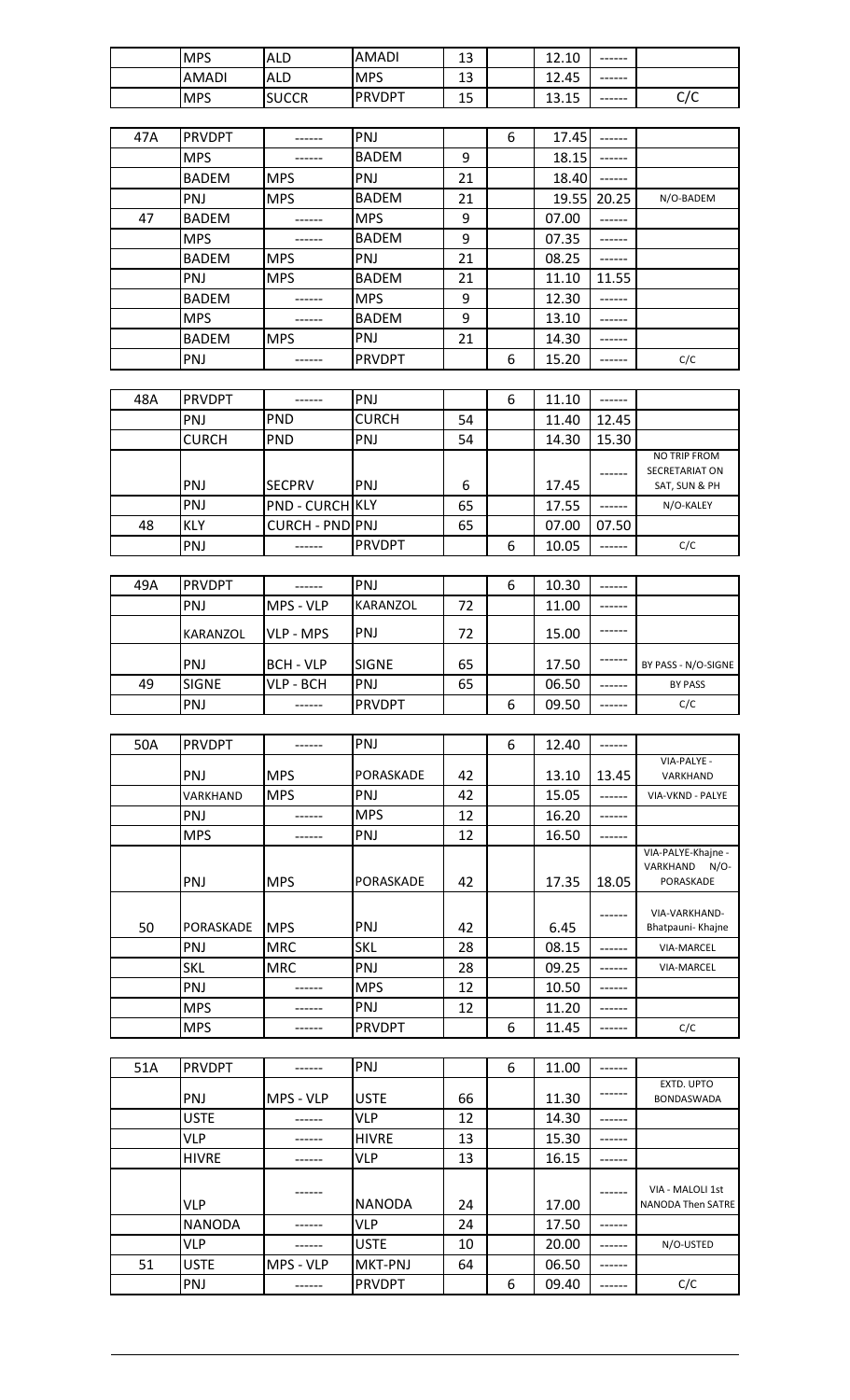| 52A | <b>PRVDPT</b>      | ------           | PNJ                |    | 6 | 11.45 | ------        |                                    |
|-----|--------------------|------------------|--------------------|----|---|-------|---------------|------------------------------------|
|     | PNJ                | <b>ARB</b>       | <b>MORJI</b>       | 47 |   | 12.15 |               |                                    |
|     | <b>MORJI</b>       | ARB              | PNJ                | 47 |   | 15.15 | $- - - - - -$ |                                    |
|     | PNJ                | ------           | <b>GOA UNVRSTY</b> | 9  |   | 17.20 |               |                                    |
|     |                    |                  |                    |    |   |       |               |                                    |
|     | <b>GOA UNVRSTY</b> |                  | PNJ                | 9  |   | 17.40 |               |                                    |
|     | PNJ                | ARB              | <b>MORJI</b>       | 47 |   | 18.15 |               | N/O-MORJIM                         |
| 52  | <b>MORJI</b>       | ARB              | PNJ                | 47 |   | 07.15 | ------        |                                    |
|     | PNJ                |                  | <b>GOA UNVRSTY</b> | 9  |   | 08.55 |               |                                    |
|     |                    |                  |                    |    |   |       |               |                                    |
|     | GOA UNVRSTY        |                  | PNJ                | 9  |   |       |               |                                    |
|     |                    |                  |                    |    |   |       | ------        | C/C-DOUBLE N/O                     |
|     | PNJ                |                  | <b>PRVDPT</b>      |    | 6 | 9.30  |               | <b>SCHEDULE</b>                    |
|     |                    |                  |                    |    |   |       |               |                                    |
| 53A | <b>PRVDPT</b>      |                  | PNJ                |    | 6 | 10.25 | ------        |                                    |
|     | PNJ                | SKL - MRC        | VLP                | 44 |   | 10.45 | ------        |                                    |
|     | <b>VLP</b>         | ------           | <b>HVR</b>         | 13 |   | 13.15 | ------        |                                    |
|     | <b>HVR</b>         | ------           | <b>VLP</b>         | 13 |   | 13.50 | ------        |                                    |
|     | <b>VLP</b>         |                  | <b>MPS</b>         | 42 |   | 14.30 | ------        |                                    |
|     | <b>MPS</b>         |                  | VLP                | 42 |   | 16.35 | ------        |                                    |
|     |                    |                  |                    |    |   |       | ------        | VIA CHARAVNE N/O                   |
|     | <b>VLP</b>         |                  | <b>HVR</b>         | 18 |   | 19.00 |               | <b>HIVRE</b>                       |
| 53  | <b>HVR</b>         | VLP - MPS        | PNJ                | 75 |   | 07.10 | 07.50         |                                    |
|     | PNJ                |                  | <b>PRVDPT</b>      |    | 6 | 9.35  | ------        | <b>VIA BHIRONDA</b>                |
|     |                    |                  |                    |    |   |       |               |                                    |
| 54A | <b>PRVDPT</b>      | ------           | PNJ                |    | 6 | 14.50 | ------        |                                    |
|     | <b>MPS</b>         | TORDA            | PNJ                | 18 |   | 15.10 | ------        | VIA-ARADI                          |
|     | PNJ                | TORDA            | <b>MPS</b>         | 18 |   | 16.20 | ------        |                                    |
|     | <b>MPS</b>         | <b>TORDA</b>     | PNJ                | 18 |   | 17.20 | ------        |                                    |
|     | PNJ                | <b>TORDA</b>     | <b>MPS</b>         | 18 |   | 18.15 | ------        |                                    |
|     | <b>MPS</b>         | TORDA            | PNJ                | 18 |   | 19.15 | ------        |                                    |
|     | PNJ                | <b>BCH</b>       | <b>SNK</b>         | 38 |   | 20.10 | ------        | N/O SANKHALI                       |
|     |                    |                  |                    |    |   |       |               | <b>RYPASS - FXCFPT</b>             |
|     |                    |                  |                    |    |   |       |               | <b>SUNDAY &amp;</b>                |
| 54  | <b>SNK</b>         | <b>BCH</b>       | PNJ                | 38 |   | 05.55 |               | <b>HOLIDAYS</b>                    |
|     | PNJ                | <b>TORDA</b>     | <b>MPS</b>         | 18 |   | 07.00 | ------        |                                    |
|     | <b>MPS</b>         | <b>TORDA</b>     | MKT-PNJ            | 24 |   | 08.10 | ------        | VIA-PALIEM                         |
|     | PNJ                | <b>TORDA</b>     | <b>MPS</b>         | 18 |   | 09.30 |               |                                    |
|     | <b>MPS</b>         | <b>TORDA</b>     | PNJ                | 18 |   | 10.30 | ------        | VIA-PALIEM                         |
|     | PNJ                | <b>TORDA</b>     | <b>MPS</b>         | 18 |   | 11.30 | -----         |                                    |
|     | <b>MPS</b>         | <b>TORDA</b>     | PNJ                | 18 |   | 13.00 | ------        | VIA-PALIEM                         |
|     | PNJ                | ------           | <b>PRVDPT</b>      |    | 6 | 13.45 | ------        | C/C                                |
|     |                    |                  |                    |    |   |       |               |                                    |
| 55A | <b>PRVDPT</b>      |                  | <b>MPS</b>         |    | 6 | 12.25 | ------        | VIA-SAUDE                          |
|     |                    |                  |                    |    |   |       |               | VIA-KEREBHAT                       |
|     | <b>MPS</b>         | ALD - MYE        | Saude-DHS          | 26 |   | 12.55 |               | <b>KEREM</b>                       |
|     |                    |                  |                    |    |   |       |               | VIA-Dayanand H.S.                  |
|     | Saude-DHS          | <b>MDL</b>       | Saude-DHS          | 15 |   | 14.00 | 14.40         | (School Trip)                      |
|     | Saude-DHS          |                  | <b>MDL</b>         | 15 |   | 15.30 | ------        | VIA-Dayanand H.S.<br>(School Trip) |
|     | <b>MDL</b>         | Tikhajan         | <b>MDL</b>         | 16 |   | 16.00 | ------        | VIA-SAUDE                          |
|     | <b>MDL</b>         | Tikhajan         | <b>MDL</b>         | 16 |   | 17.15 | ------        | VIA-KEREM                          |
|     | <b>MDL</b>         | <b>PMB Ferry</b> | <b>MDL</b>         | 15 |   | 18.15 | ------        | <b>VIA-KEREM</b>                   |
|     |                    |                  |                    |    |   |       |               | VIA-Kerem-                         |
|     | <b>MDL</b>         | <b>PMB Ferry</b> | <b>MDL</b>         | 15 |   | 19.15 |               | Pandvwada                          |
|     | <b>MDL</b>         | Tikhajan         | <b>BCH</b>         | 17 |   | 20.00 |               | N/O-BCH                            |
| 55  | <b>BCH</b>         | Tikhajan         | <b>MADEL</b>       | 17 |   | 06.30 | ------        | VIA-SAUDE                          |
|     | <b>MDL</b>         | Saude-HS         | <b>MDL</b>         | 15 |   | 07.10 |               | VIA-SAUDE                          |
|     | <b>MDL</b>         | Saude            | <b>MDL</b>         | 15 |   | 08.15 | ------        | VIA-SAUDE                          |
|     | <b>MDL</b>         | <b>MPS</b>       | PNJ                | 31 |   | 09.00 | -----         | <b>VIA-CALVI</b>                   |
|     | PNJ                | ------           | <b>PRVDPT</b>      |    | 6 | 10.05 | ------        | C/C                                |
|     |                    |                  |                    |    |   |       |               |                                    |
| 59A | <b>PRVDPT</b>      | -------          | PNJ                |    | 6 | 12.00 | -------       |                                    |
|     | PNJ                | MPS - ASN        | <b>USAP</b>        | 30 |   | 12.30 | ------        |                                    |
|     | <b>USAP</b>        | ASN - MPS        | PNJ                | 30 |   | 14.00 |               |                                    |
|     |                    |                  |                    |    |   |       |               |                                    |

PNJ |CRT |MRG | 31 | | 15.15 | ------MRG CRT PNJ 31 16.35 ------

59 | USAP | ASN - MPS | PNJ | 30 | | 7.15 | ------

PNJ MPS - ASN USAP 30 18.00 ------ N/O USAP<br>USAP ASN - MPS PNJ 30 7.15 ------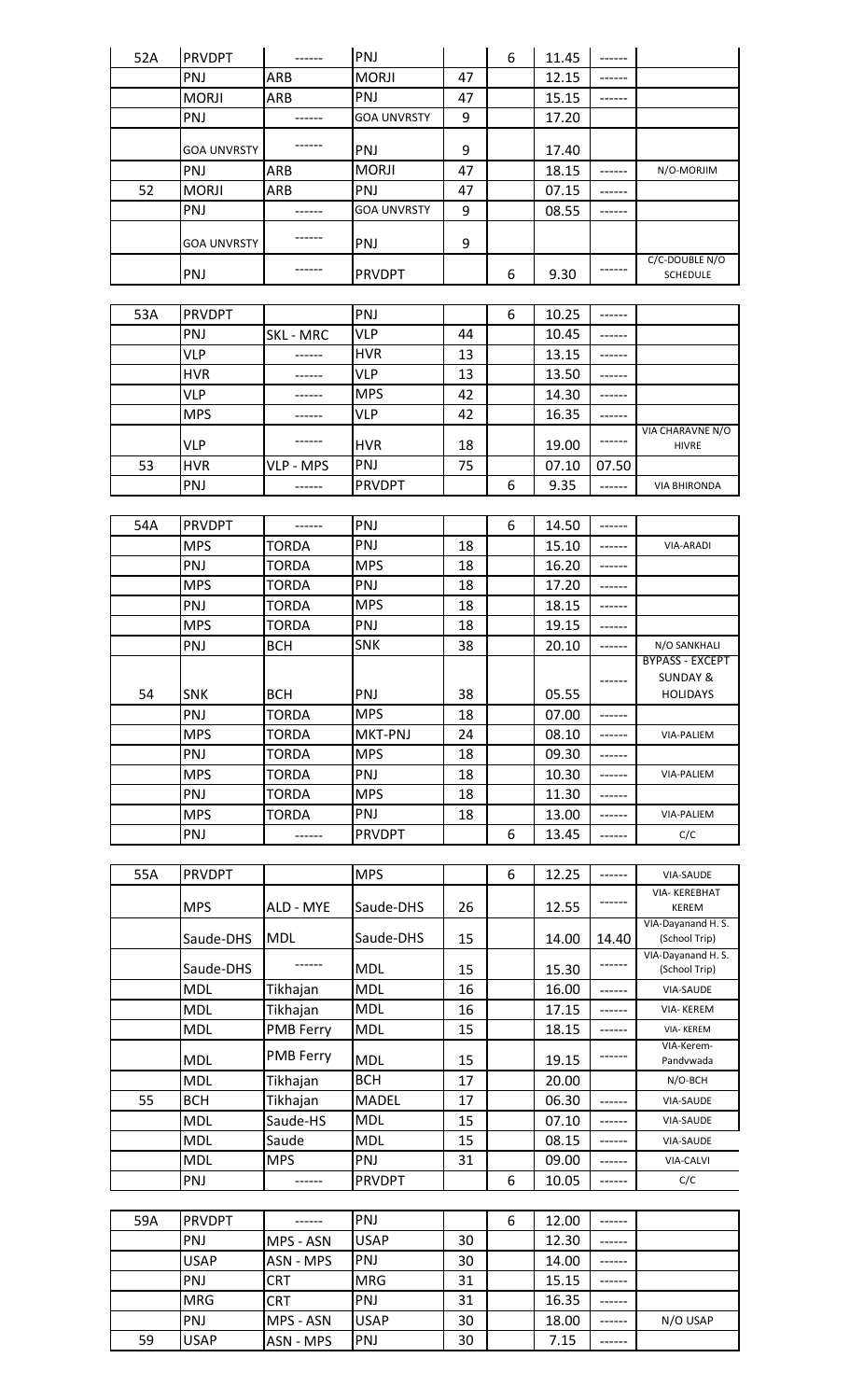| PNJ        | <b>CRT</b>    | <b>VSD</b>    | 30 |             | つに<br>o<br>د∠.ه | ------ |     |
|------------|---------------|---------------|----|-------------|-----------------|--------|-----|
| <b>VSD</b> | <b>CRT</b>    | PNJ           | 30 |             | 9.35<br>a       | ------ |     |
| PNJ        | $- - - - - -$ | <b>PRVDPT</b> |    | -<br>∽<br>ັ | 10.40           | ------ | C/C |

| 60A | <b>PRVDPT</b>  |            | <b>SNJ SCH</b> |    | 3 | 12.40 | ------ |                    |
|-----|----------------|------------|----------------|----|---|-------|--------|--------------------|
|     | <b>SNJ SCH</b> | <b>MMR</b> | PNJ            | 14 |   | 13.00 | ------ | <b>SHUTTLE</b>     |
|     | PNJ            |            | <b>MPS</b>     | 12 |   | 14.00 | ------ | <b>SHUTTLE</b>     |
|     | <b>MPS</b>     |            | PNJ            | 12 |   | 14.45 | ------ | <b>SHUTTLE</b>     |
|     | PNJ            |            | <b>MPS</b>     | 12 |   | 15.20 | ------ | SHUTTLE            |
|     | <b>MPS</b>     |            | PNJ            | 12 |   | 16.00 | ------ | <b>SHUTTLE</b>     |
|     | PNJ            |            | <b>MPS</b>     | 12 |   | 16.40 | ------ | <b>SHUTTLE</b>     |
|     | <b>MPS</b>     |            | PNJ            | 12 |   | 17.10 |        | <b>SHUTTLE</b>     |
|     | PNJ            |            | <b>MPS</b>     | 12 |   | 17.45 | ------ | <b>SHUTTLE</b>     |
|     | <b>MPS</b>     |            | PNJ            | 12 |   | 18.20 | ------ | SHUTTLE            |
|     | PNJ            |            | <b>MPS</b>     | 12 |   | 19.00 | ------ | SHUTTLE            |
|     | <b>MPS</b>     |            | PNJ            | 12 |   | 19.30 | ------ | <b>SHUTTLE</b>     |
|     | PNJ            |            | <b>PRVDPT</b>  |    | 6 | 19.55 | ------ | N/O-PRV DEPOT      |
| 60  | <b>PRVDPT</b>  |            | <b>MPS</b>     |    | 6 | 06.30 | ------ |                    |
|     | <b>MPS</b>     |            | PNJ            | 12 |   | 06.50 | ------ | SHUTTLE            |
|     | PNJ            | <b>SXA</b> | PNJ            | 24 |   | 07.35 | 08.10  | <b>SCHOOL TRIP</b> |
|     | PNJ            |            | <b>MPS</b>     | 12 |   | 08.45 | ------ | <b>SHUTTLE</b>     |
|     | <b>MPS</b>     |            | PNJ            | 12 |   | 09.20 |        | <b>SHUTTLE</b>     |
|     | PNJ            |            | <b>MPS</b>     | 12 |   | 10.00 | ------ | <b>SHUTTLE</b>     |
|     | <b>MPS</b>     |            | PNJ            | 12 |   | 10.30 | ------ | <b>SHUTTLE</b>     |
|     | PNJ            |            | <b>MPS</b>     | 12 |   | 11.05 | ------ | SHUTTLE            |
|     | <b>MPS</b>     |            | <b>PRVDPT</b>  |    | 6 | 11.30 | ------ | C/C                |

| 61A | <b>PRVDPT</b>          |     | <b>SNJ SCH</b>     |    | 3 | 12.40 | ------ |                    |
|-----|------------------------|-----|--------------------|----|---|-------|--------|--------------------|
|     | <b>SNJ SCH</b>         |     | <b>PDN</b>         | 28 |   | 13.00 | ------ | <b>SCHOOL TRIP</b> |
|     | <b>PDN</b>             |     | <b>MPS</b>         | 18 |   | 14.15 | ------ |                    |
|     | <b>MPS</b>             |     | PNJ                | 12 |   | 15.30 | ------ | <b>SHUTTLE</b>     |
|     | PNJ                    |     | <b>MPS</b>         | 12 |   | 16.15 | ------ | <b>SHUTTLE</b>     |
|     | <b>MPS</b>             |     | PNJ                | 12 |   | 16.55 | ------ | <b>SHUTTLE</b>     |
|     | PNJ                    |     | <b>GOA UNVRSTY</b> | 9  |   | 17.25 | ------ |                    |
|     | <b>GOA UNVRSTY PNJ</b> |     | <b>MPS</b>         | 21 |   | 17.50 |        | Pass Holders       |
|     | <b>MPS</b>             |     | PNJ                | 12 |   | 18.30 | ------ | <b>SHUTTLE</b>     |
|     | PNJ                    |     | <b>MPS</b>         | 12 |   | 19.15 | ------ | <b>SHUTTLE</b>     |
|     | <b>MPS</b>             |     | <b>PRVDPT</b>      | 6  | 6 | 19.50 | ------ | N/O-PRV DEPOT      |
| 61  | <b>PRVDPT</b>          |     | <b>PDN</b>         | 25 |   | 06.15 |        |                    |
|     | <b>PDN</b>             |     | <b>SNJ SCH</b>     | 28 |   | 07.10 |        | <b>SCHOOL TRIP</b> |
|     | <b>SNJ SCH</b>         |     | <b>MPS</b>         | 9  |   | 08.20 |        |                    |
|     | <b>MPS</b>             | PNJ | <b>GOA UNVRSTY</b> | 21 |   | 09.20 |        |                    |
|     | <b>GOA UNVRSTY</b>     |     | PNJ                | 7  |   | 10.05 |        |                    |
|     | PNJ                    |     | <b>MPS</b>         | 12 |   | 10.45 |        | <b>SHUTTLE</b>     |
|     | <b>MPS</b>             |     | <b>PRVDPT</b>      |    | 6 | 11.10 |        | C/C                |

| <b>PRVDPT</b>              |                | <b>MPSBSTD</b> |                                                                                      | 6 | 11.40 | ----- |                                                         |
|----------------------------|----------------|----------------|--------------------------------------------------------------------------------------|---|-------|-------|---------------------------------------------------------|
| <b>MPS</b>                 | <b>BCH</b>     | <b>VLP</b>     | 42                                                                                   |   | 12.05 |       |                                                         |
|                            |                |                |                                                                                      |   |       |       |                                                         |
| <b>VLP</b>                 |                |                | 8                                                                                    |   | 13.40 |       | <b>SCHOOL TRIP</b>                                      |
| Kumbharwa                  |                |                |                                                                                      |   |       |       |                                                         |
| da                         |                |                | 8                                                                                    |   | 14.05 |       |                                                         |
| <b>VLP</b>                 | SNK-MPS        |                | 54                                                                                   |   | 15.25 | ----- |                                                         |
| PNJ SECRTRT-<br><b>BCH</b> | SAQ-VLP        |                | 70                                                                                   |   | 17.45 |       | PICK UP HO<br>STAFF(PRV)-VIA<br>MA MALOTI-N/O-<br>SATRE |
| SATRE-VLP                  | <b>BCH-PNJ</b> |                | 70                                                                                   |   | 06.45 |       |                                                         |
| PNJ                        |                |                |                                                                                      | 6 | 10.05 |       | C/C                                                     |
|                            |                |                | Kumbharwad<br>la<br><b>VLP</b><br><b>PNJ</b><br>NANODA-SATRE<br>PNJ<br><b>PRVDPT</b> |   |       |       |                                                         |

| 69A | <b>IPRVDPT</b> | ------     | <b>PNJ</b>     |    | ∽<br>o | 11.25 | $- - - - - -$ |                   |
|-----|----------------|------------|----------------|----|--------|-------|---------------|-------------------|
|     | PNJ            | <b>VLP</b> | <b>NNR</b>     | 60 |        | 11.45 | ------        | <b>VIA-MARCEL</b> |
|     | <b>NNR</b>     |            | <b>PNJ</b>     | 60 |        | 15.15 |               | <b>VIA-MARCEL</b> |
|     | <b>PNJ</b>     | SALELI     | <b>SAQ-SRL</b> | 78 |        | 17.50 | ------        | N/O SURLA         |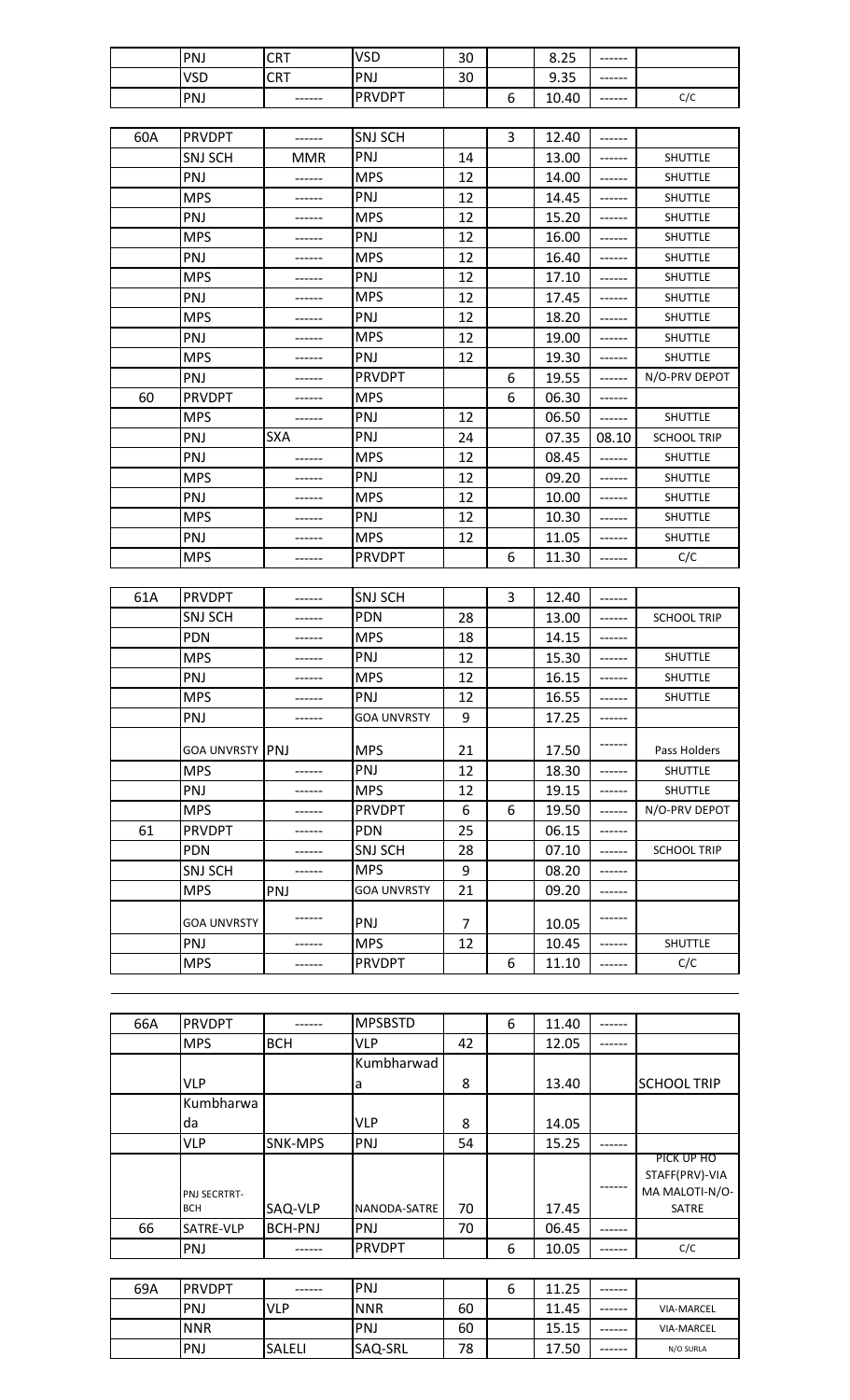| 69  | SRL-SHIROLI       | SAQ            | <b>PNJMKT</b>   | 82       |   | 06.45          | ------           |                                                         |
|-----|-------------------|----------------|-----------------|----------|---|----------------|------------------|---------------------------------------------------------|
|     | PNJ               | <b>SEC PRV</b> | <b>PRVDPT</b>   | 6        |   | 09.45          | ------           | C/C                                                     |
|     |                   |                |                 |          |   |                |                  |                                                         |
| 70A | <b>PRVDPT</b>     | ------         | PNJ             |          | 6 | 11.00          | ------           |                                                         |
|     |                   |                |                 |          |   |                |                  | VIA-MARCEL-                                             |
|     | PNJ               |                | <b>VLP</b>      | 42       |   | 11.50          | ------           | AMONA-SQL                                               |
|     | <b>VLP</b>        | ------         | <b>NANOLI</b>   | 11       |   | 13.15          | ------           | <b>SCHOOL TRIP</b>                                      |
|     | <b>NANOLI</b>     | ------         | <b>VLP</b>      | 11       |   | 14.15          | ------           |                                                         |
|     |                   |                |                 |          |   |                |                  | VIA-SQL-AMONA-                                          |
|     | <b>VLP</b>        |                | PNJ             | 42       |   | 14.40          | ------           | MARCEL                                                  |
|     | PNJ               | SAQ            | AMV-VLP         | 44       |   | 18.00          | ------           |                                                         |
|     | <b>VLP</b>        |                | <b>NANOLI</b>   | 9        |   | 20.15          | ------           | N/O-NANOLI                                              |
| 70  | <b>NANOLI</b>     | ------         | VLP             | 11       |   | 06.45          | ------           | <b>SCHOOL TRIP</b>                                      |
|     |                   | ------         |                 |          |   |                | ------           | VIA-SQL-AMONA-                                          |
|     | <b>VLP</b>        |                | <b>PNJMKT</b>   | 46       |   | 07.05          |                  | MARCEL<br>PANAJI-SECRETARIAT-                           |
|     |                   |                |                 |          |   |                |                  | 09.15ORDER NO.1558<br>DATED 2/3/10<br>W.E.F.8/3//10 Via |
|     |                   |                |                 |          |   |                |                  | Askawada/ Naikwada/                                     |
|     | PNJ               | <b>SECRT</b>   | <b>PRVDPT</b>   | 6        |   | 09.15          |                  | Junaswada                                               |
|     |                   |                |                 |          |   |                |                  |                                                         |
|     |                   |                |                 |          |   |                |                  |                                                         |
| 72A | <b>PRVDPT</b>     | ------         | PNJ             |          | 6 | 10.45          | ------           |                                                         |
|     |                   |                |                 |          |   |                | ------           | Via-Old Goa-                                            |
|     | PNJ               | SAQ            | VLP             | 44       |   | 11.15          |                  | Amona                                                   |
|     | <b>VLP</b>        | <b>MAUXI</b>   | ZRM-VLP         | 16       |   | 13.45          | 14:15            |                                                         |
|     | <b>VLP</b>        | <b>MPS</b>     | PNJ             | 54       |   | 14.35          | ------           |                                                         |
|     | PNJ               | SAQ            | <b>VLP</b>      | 44       |   | 16.45          | ------           |                                                         |
|     | <b>VLP</b>        | ZRM            | <b>MAUXI</b>    | 8        |   | 18.30          | ------           | N/O-ZARME                                               |
| 72  | <b>MAUXI</b>      | ZRM            | <b>VLP</b>      | 8        |   | 07.10          | ------           |                                                         |
|     | <b>VLP</b>        | ------         | ZRM             | 8        |   | 07.40          | ------           | Via Marcel                                              |
|     | ZRM               | ------         | <b>VLP</b>      | 8        |   | 08.00          | ------           |                                                         |
|     | <b>VLP</b>        | SAQ            | PNJ             | 46       |   | 08.25          | -----            |                                                         |
|     | PNJ               |                | <b>PRVDPT</b>   |          | 6 | 10.00          | ------           | C/C                                                     |
|     |                   |                |                 |          |   |                |                  |                                                         |
|     |                   |                |                 |          |   |                |                  |                                                         |
|     |                   |                |                 |          |   |                |                  |                                                         |
| 74A | <b>PRVDPT</b>     | ------         | PNJ             |          | 6 | 10.50          | ------           |                                                         |
|     | PNJ               | <b>MRCL</b>    | <b>VLP</b>      | 44       |   | 11.20          | ------           |                                                         |
|     | <b>VLP</b>        | <b>VANTE</b>   | <b>SNK</b>      | 25       |   | 13.40          |                  |                                                         |
|     | <b>SNK</b>        |                | <b>BHIRONDA</b> | 18       |   | 14.35          |                  |                                                         |
|     | <b>BHIRONDA</b>   | <b>MRCL</b>    | PNJ             | 46       |   | 15.15          | ------           |                                                         |
|     |                   |                |                 |          |   |                |                  | VIA-PISURLEM-<br>HONDA-N/O-                             |
|     | PNJ               | <b>MRCL</b>    | <b>DGARWADA</b> | 53       |   | 17.00          | ------           | DONGARWADA                                              |
| 74  | <b>DGRWADA</b>    | ------         | <b>VLP</b>      | 11       |   | 07.00          | ------           |                                                         |
|     | <b>VLP</b>        | PNJ            | <b>CITY</b>     | 57       |   | 07.40          | ------           |                                                         |
|     | <b>CITY</b>       | ------         | <b>PRVDPT</b>   |          | 6 | 09.40          | ------           | C/C                                                     |
|     |                   |                |                 |          |   |                |                  |                                                         |
|     |                   |                |                 |          |   |                |                  |                                                         |
|     |                   |                |                 |          |   |                |                  |                                                         |
| 81A | <b>PRVDPT</b>     | ------         | <b>MPS</b>      |          | 6 | 11.05          | ------           |                                                         |
|     | <b>MPS</b>        | <b>BCH</b>     | <b>SNK</b>      | 26       |   | 11.25          | ------           |                                                         |
|     | <b>SNK</b>        | <b>MRC</b>     | PNJ             | 28       |   | 12.50          | ------           |                                                         |
|     | PNJ               | <b>MPS</b>     | <b>HLRN</b>     | 42       |   | 14.00          | 14.30            | Via Kasarvarne                                          |
|     | <b>HLRN</b>       | <b>MPS</b>     | PNJ             | 42       |   | 16.10          | ------           | --do--                                                  |
|     |                   |                |                 |          |   |                |                  |                                                         |
|     | PNJ               | <b>MPS</b>     | <b>HLRN</b>     | 41       |   | 18.30          | 19.05            | Via Sangavwada N/O                                      |
| 81  | <b>HLRN</b>       | <b>MPS</b>     | <b>PNJMKT</b>   | 46       |   | 7.40           |                  | Via Kasarvarne                                          |
|     |                   |                | <b>PRVDPT</b>   |          | 6 | 9.40           |                  |                                                         |
|     | PNJ               |                |                 |          |   |                |                  |                                                         |
| 82A |                   |                |                 |          |   |                |                  |                                                         |
|     | <b>PRVDPT</b>     | $------$       | <b>MPS</b>      |          | 6 | 06.15          | ------           |                                                         |
|     | <b>MPS</b>        | <b>PDN</b>     | <b>KERI</b>     | 40       |   | 06.45          | ------           |                                                         |
|     | <b>KERI</b>       | CHOPADE        | PNJ             | 40       |   | 08.30          | ------           |                                                         |
|     | PNJ               |                | <b>VSD</b>      | 30       |   | 10.30          | ------           |                                                         |
|     | <b>VSD</b>        | ------         | PNJ             | 30       |   | 12.00          | ------           |                                                         |
|     | PNJ               |                | <b>PRVDPT</b>   |          | 6 | 13.05          | ------           | C/C                                                     |
|     |                   |                |                 |          |   |                |                  |                                                         |
|     |                   |                |                 |          |   |                |                  |                                                         |
|     |                   | N.Nagar,       |                 |          |   |                |                  |                                                         |
| 83A | <b>SNK</b>        | Honda          | SNK             | 10       |   | 6.50           | 7.05             |                                                         |
|     | <b>SNK</b><br>PNJ |                | PNJ<br>SNK      | 28<br>28 |   | 07.30<br>08.30 | ------<br>------ | <b>SHUTTLE</b><br><b>SHUTTLE</b>                        |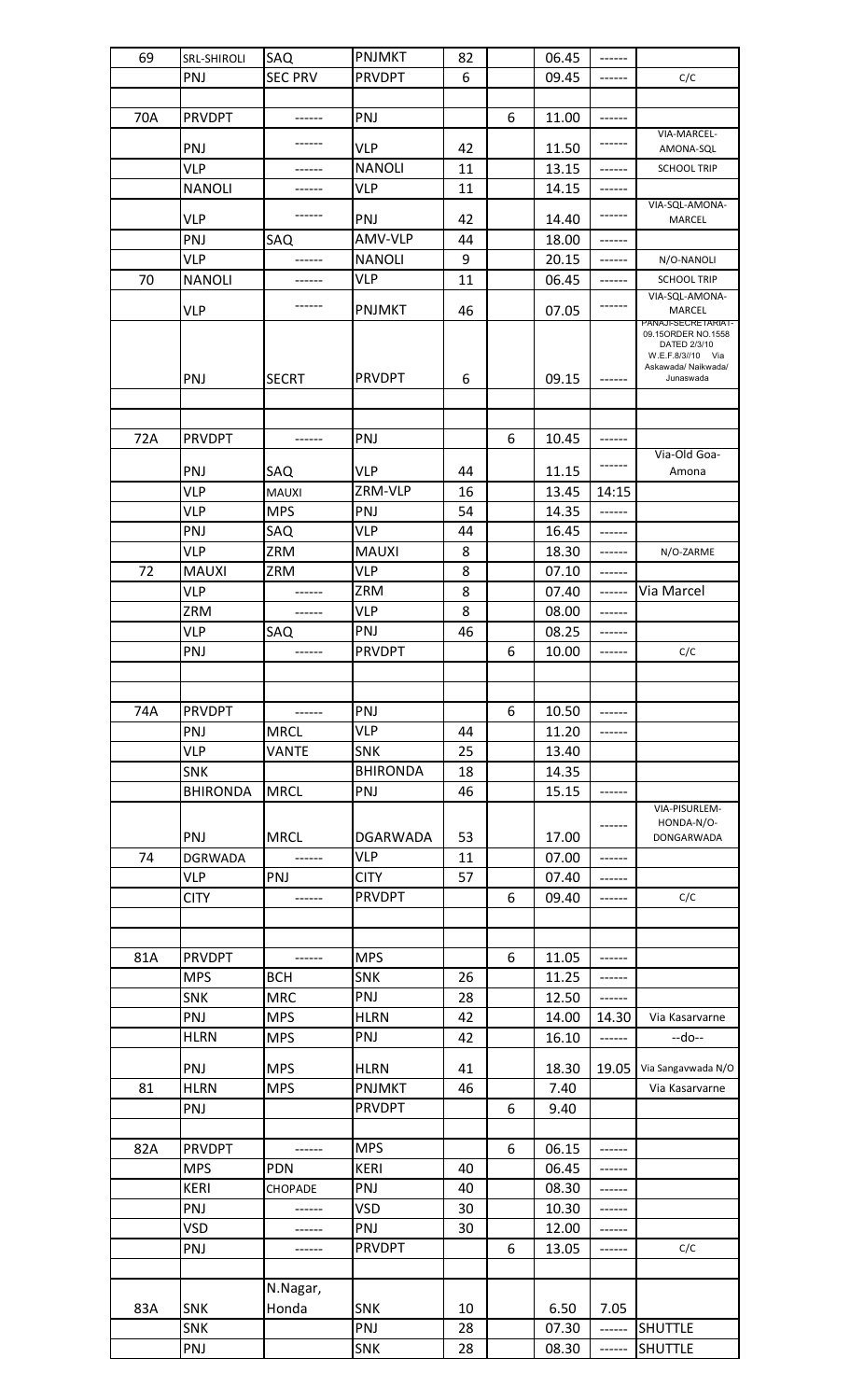|      | SNK            |                 | PNJ            | 28 |    | 10.15 | ------      | <b>SHUTTLE</b>       |
|------|----------------|-----------------|----------------|----|----|-------|-------------|----------------------|
|      |                |                 |                |    |    |       |             | Maintenance          |
|      | PNJ            | <b>PRV DPT</b>  | PNJ            |    | 12 | 11.00 | ------      | at Prv Dpt           |
|      | PNJ            |                 | <b>SNK</b>     | 28 |    | 12.15 | ------      | <b>SHUTTLE</b>       |
|      |                | N.Nagar,        |                |    |    |       |             |                      |
|      | <b>SNK</b>     | Honda           | <b>SNK</b>     | 10 |    | 14.45 | ------      |                      |
|      | SNK            |                 | PNJ            | 28 |    | 15.45 | ------      | <b>SHUTTLE</b>       |
|      |                |                 |                |    |    |       |             |                      |
|      | PNJ            |                 | <b>SNK</b>     | 28 |    |       |             | SHTL .- N/O Sankhali |
|      |                |                 |                |    |    |       |             |                      |
|      |                |                 |                |    |    |       |             |                      |
| 85A  | <b>PRVDPT</b>  |                 | PNJ            |    | 6  | 13.00 | ------      |                      |
|      | PNJ            | ------          | <b>MRG</b>     | 31 |    | 13.20 | ------      |                      |
|      | <b>MRG</b>     |                 | PNJ            | 31 |    | 14.35 | ------      |                      |
|      | PNJ            | <b>MPS</b>      | PNJ            | 24 |    | 15.55 | 16.30       |                      |
|      |                | <b>BND</b> via  |                |    |    |       |             | N/O KADSHI/          |
|      | PNJ            | Sakral          | K/Mopa         | 56 |    | 17.25 |             | <b>MOPA</b>          |
| 85   | K/Mopa         | <b>BND</b>      | PNJ            | 56 |    | 06.45 | 7.00        |                      |
|      |                | BBL, Goa        |                |    |    |       |             |                      |
|      | PNJ            | Univrsty        | PNJ            | 20 |    | 08.50 |             |                      |
|      | PNJ            |                 | <b>MPS</b>     | 12 |    | 09.45 |             |                      |
|      | <b>MPS</b>     | ------          | PNJ            | 12 |    | 10.20 |             |                      |
|      | PNJ            | ------          | <b>PRVDPT</b>  |    | 6  | 10.50 |             | C/C                  |
|      |                |                 |                |    |    |       |             |                      |
|      |                |                 |                |    |    |       |             |                      |
| 88A  | <b>PRVDPT</b>  |                 | PNJ            |    | 6  | 11.50 |             |                      |
|      |                |                 |                |    |    |       |             | Via Kulan -          |
|      | PNJ            | <b>MPS</b>      | <b>IBMPR</b>   | 45 |    | 12.20 |             | 12.50 Chandel        |
|      |                |                 |                |    |    |       |             | Via Chandel -        |
|      | <b>IBMPR</b>   | <b>MPS</b>      | PNJ            | 45 |    | 14.45 | 16.00 Kulan |                      |
|      | PNJ            |                 | <b>MPS</b>     | 12 |    | 16.50 |             |                      |
|      | <b>MPS</b>     |                 | PNJ            | 12 |    | 17.25 |             |                      |
|      | PNJ            | <b>MPS</b>      | <b>IBMPR</b>   | 45 |    | 18.10 |             | N/O Ibrampur         |
| 88   | <b>IBMPR</b>   | PNJ             | <b>VSD</b>     | 75 |    | 7.10  | 8.45        |                      |
|      | <b>VSD</b>     |                 | PNJ            |    |    | 10.00 |             |                      |
|      | PNJ            |                 | <b>PRVDPT</b>  | 30 | 6  |       |             | C/C                  |
|      |                |                 |                |    |    | 11.05 |             |                      |
|      |                |                 |                |    |    |       |             |                      |
|      | PRV DPT        |                 |                |    | 6  |       |             |                      |
| 91A  |                |                 | PNJ            |    |    | 11.10 |             |                      |
|      | PNJ            | <b>CPD</b>      | <b>KERI</b>    | 40 |    | 11.30 |             |                      |
|      |                |                 |                |    |    |       |             | Via Korgao - Tuye    |
|      | <b>KERI</b>    | <b>CPD</b>      | PNJ            | 55 |    | 14.00 |             | Hosp. Dhargal        |
|      | PNJ            | <b>VSD</b>      | <b>HARBOUR</b> | 35 |    | 16.00 |             |                      |
|      | <b>HRB VSD</b> | PNJ             | <b>MPS</b>     | 47 |    | 17.15 |             |                      |
|      | <b>MPS</b>     | ------          | PNJ            | 12 |    | 18.45 |             |                      |
|      | PNJ            | <b>CPD</b>      | <b>KERI</b>    | 40 |    | 19.30 |             | N/O Keri             |
| 91   | <b>KERI</b>    | <b>CPD</b>      | PNJ            | 40 |    | 7.40  |             |                      |
|      | PNJ            | ------          | PRV DPT        |    | 6  | 9.10  |             | C/C                  |
|      |                |                 |                |    |    |       |             |                      |
|      |                |                 |                |    |    |       |             |                      |
| 102A | PRV DPT        |                 | PNJ            |    | 6  | 13.30 |             |                      |
|      |                |                 | TARMAS/        |    |    |       |             | Via Revora -         |
|      | PNJ            | MPS/ OZARI      | <b>TALARNA</b> | 33 |    | 14.15 |             | 14.30 Nadora         |
|      | TALARNA /      |                 |                |    |    |       |             | Via Nadora -         |
|      | <b>TARMAS</b>  | OZARI / MPS     | PNJ            | 33 |    | 15.30 |             | Revora               |
|      | PNJ            |                 | <b>MPS</b>     | 12 |    | 16.45 |             |                      |
|      | <b>MPS</b>     |                 | PNJ            | 12 |    | 17.15 |             |                      |
|      |                |                 |                |    |    |       |             | Via Revora -         |
|      |                |                 | TARMAS/        |    |    |       |             | Nadora. N/O          |
|      | PNJ            | MPS/ OZARI      | <b>TALARNA</b> | 33 |    | 18.30 |             | <b>TALARNA</b>       |
|      |                |                 |                |    |    |       |             | Via Nadora -         |
|      | TALARNA /      |                 |                |    |    |       |             |                      |
| 102  | <b>TARMAS</b>  | OZARI / MPS PNJ |                | 33 |    | 6.45  |             | Revora               |
|      | PNJ            |                 | <b>MRG</b>     | 31 |    | 8.10  |             |                      |
|      | <b>MRG</b>     |                 | PNJ            | 31 |    | 9.20  |             |                      |
|      | PNJ            |                 | <b>MPS</b>     | 12 |    | 10.35 |             |                      |
|      | <b>MPS</b>     |                 | PRV DPT        |    | 6  | 11.05 |             | C/C                  |